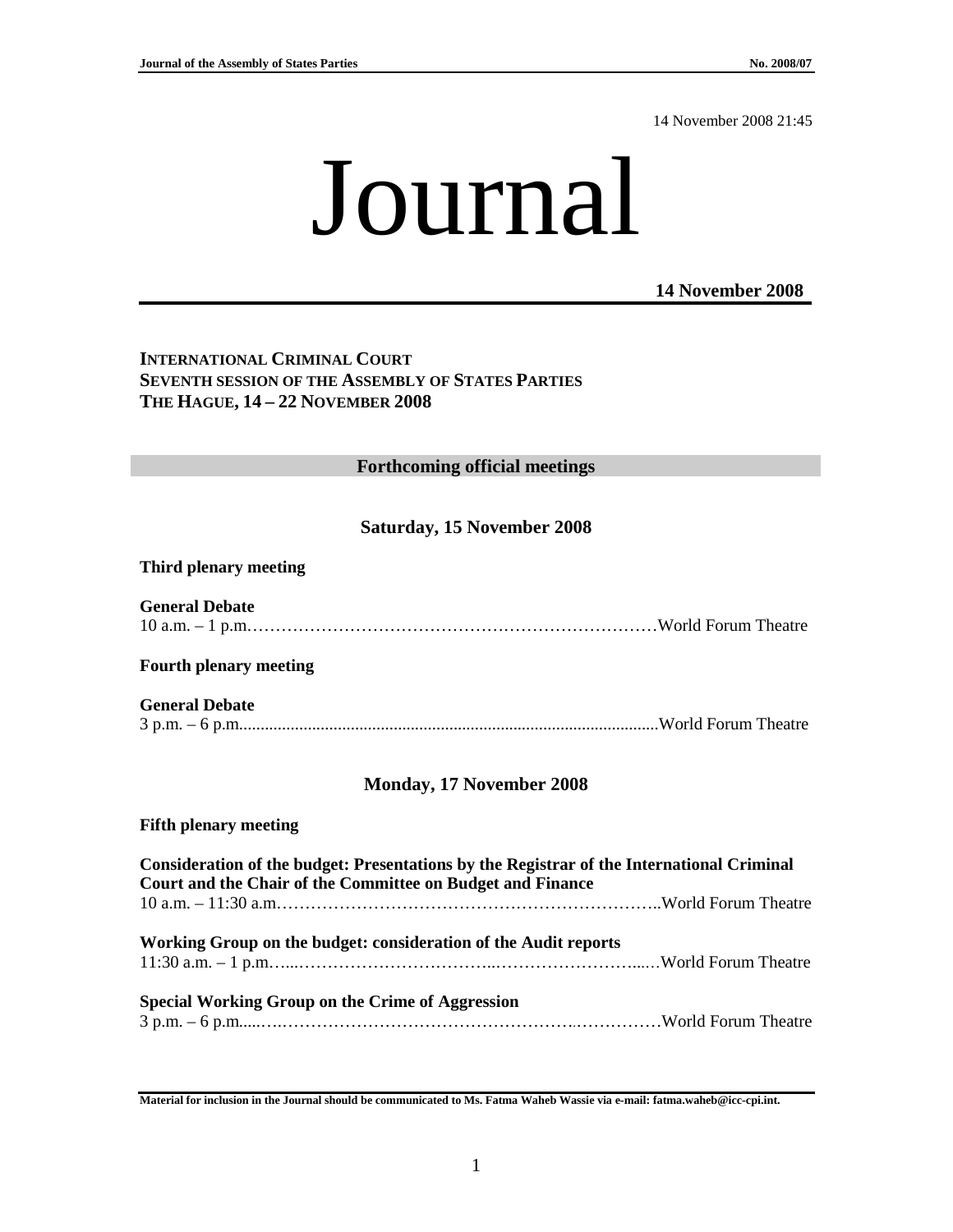# **Tuesday, 18 November 2008**

| Special Working Group on the Crime of Aggression |  |
|--------------------------------------------------|--|
| <b>Working Group on the budget</b>               |  |
| Special Working Group on the Crime of Aggression |  |

# **Wednesday, 19 November 2008**

| Special Working Group on the Crime of Aggression |  |
|--------------------------------------------------|--|
|                                                  |  |
|                                                  |  |
| Working Group on the budget                      |  |
|                                                  |  |
|                                                  |  |

# **Thursday, 20 November 2008**

| <b>Sixth plenary meeting</b>                            |  |
|---------------------------------------------------------|--|
| Progress report by the coordinators                     |  |
|                                                         |  |
| <b>Credentials Committee</b>                            |  |
|                                                         |  |
| <b>Special Working Group on the Crime of Aggression</b> |  |
|                                                         |  |
| <b>Working Group on the Review Conference</b>           |  |
|                                                         |  |
| <b>Working Group on the budget</b>                      |  |
|                                                         |  |
| <b>Consultations on the omnibus resolution</b>          |  |
|                                                         |  |

# **Friday, 21 November 2008**

| <b>Working Group on the Review Conference</b> |  |
|-----------------------------------------------|--|
|                                               |  |
|                                               |  |

# **Credentials Committee**

|--|--|--|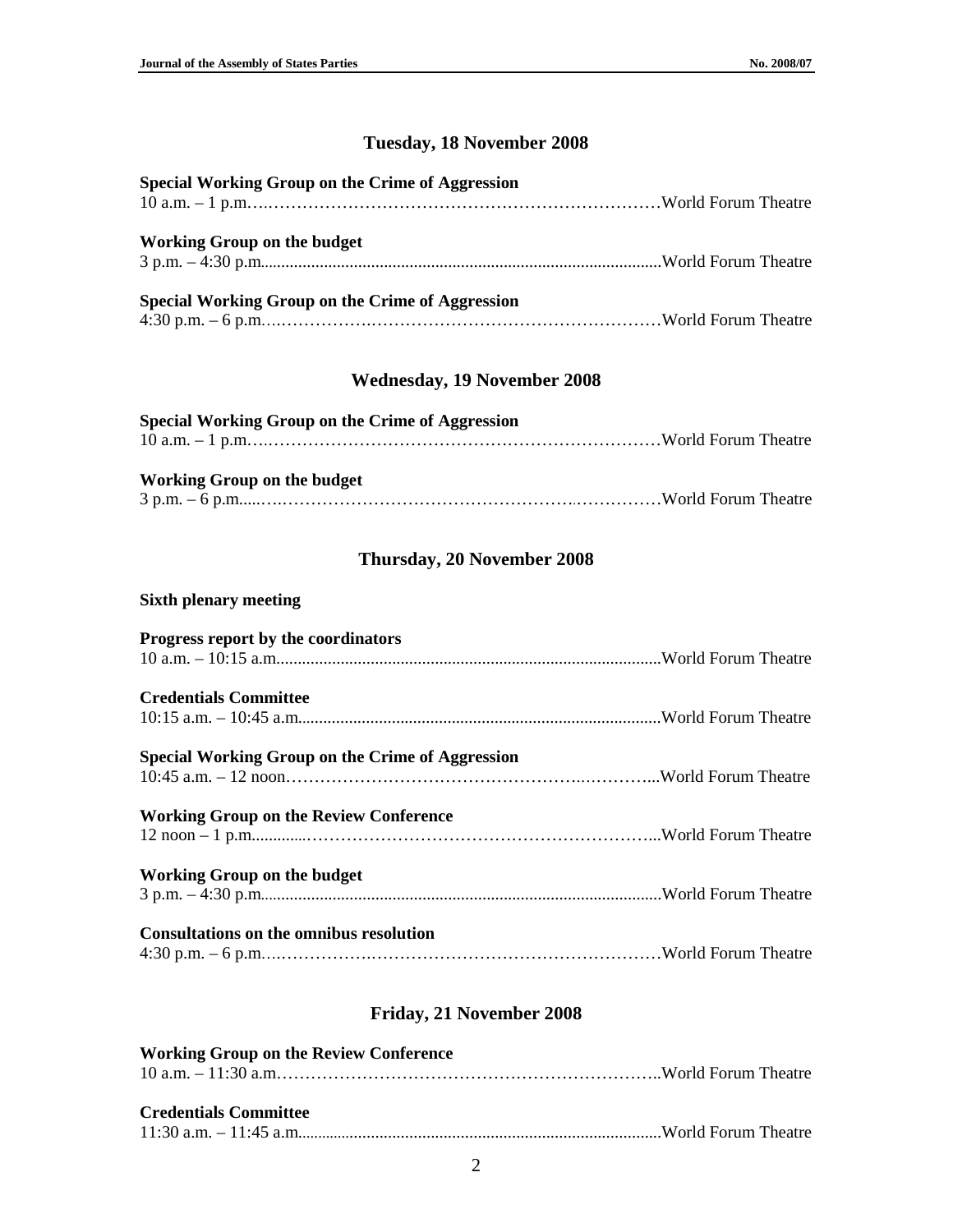| <b>Consultations on the omnibus resolution</b> |  |
|------------------------------------------------|--|
|                                                |  |
|                                                |  |
| <b>Reserved</b>                                |  |
|                                                |  |
| Saturday, 22 November 2008                     |  |
| <b>Seventh plenary meeting</b>                 |  |
| - Consideration of reports                     |  |
| - Report of the Credentials Committee          |  |
| - Oral report of the Rapporteur                |  |

- **Adoption of the report**
- **Closure of the session**

|--|--|--|--|

### **Reserved**

# **Other forthcoming meetings**

# **Saturday, 15 November 2008**

| <b>Bureau meeting</b>                                                                    |  |
|------------------------------------------------------------------------------------------|--|
|                                                                                          |  |
|                                                                                          |  |
| <b>Ibero-American CICC regional meeting with Governments</b>                             |  |
|                                                                                          |  |
|                                                                                          |  |
| Africa CICC regional meeting with Governments                                            |  |
|                                                                                          |  |
|                                                                                          |  |
| <b>International Justice Campaigning Conference (organized by Amnesty International)</b> |  |
|                                                                                          |  |

# **Sunday, 16 November 2008**

| <b>International Justice Campaigning Conference (organized by Amnesty International)</b> |  |
|------------------------------------------------------------------------------------------|--|
|                                                                                          |  |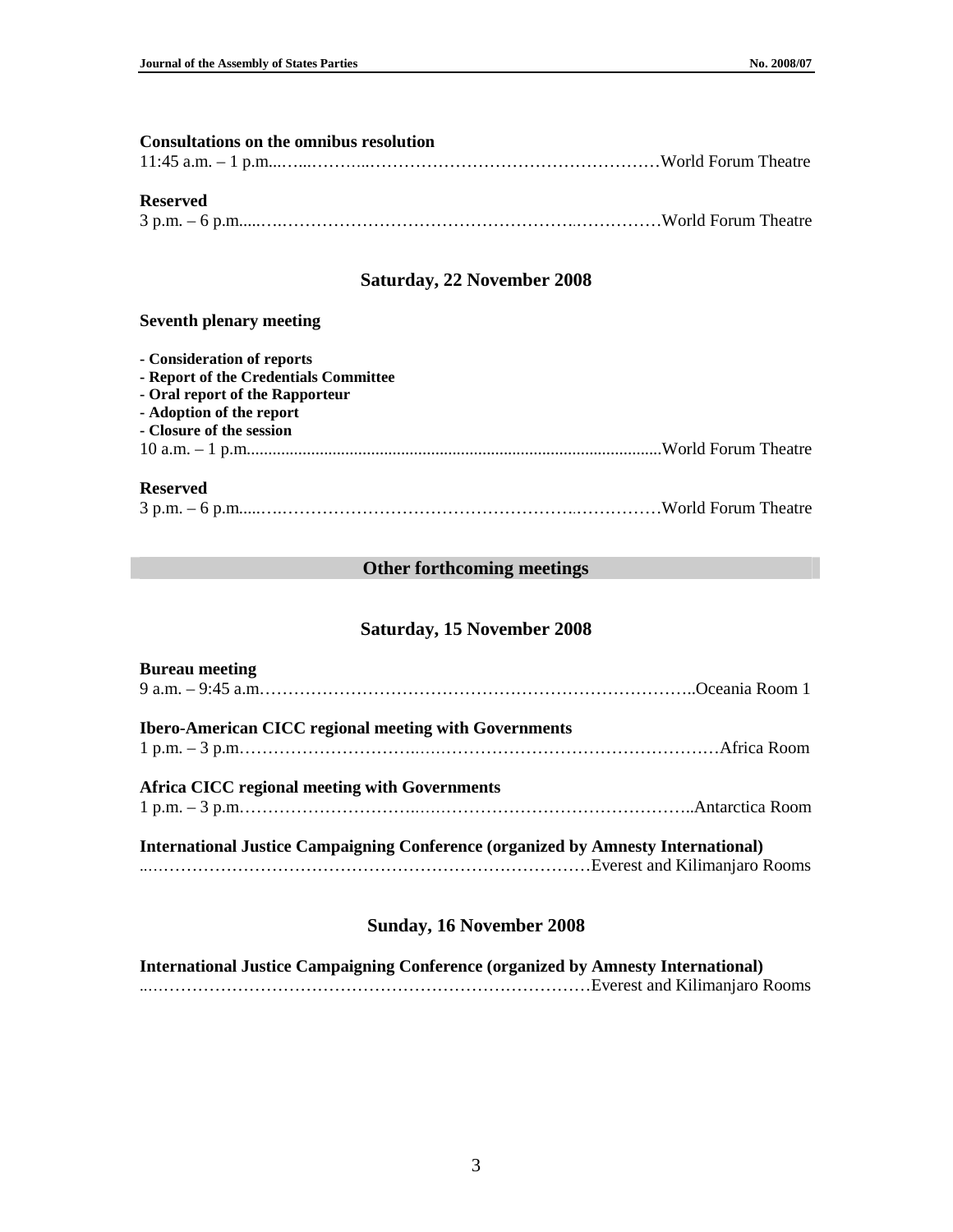# **Monday, 17 November 2008**

| <b>Bureau meeting</b>                                                                                                                                                 |  |
|-----------------------------------------------------------------------------------------------------------------------------------------------------------------------|--|
|                                                                                                                                                                       |  |
| EU Presidency coordination meeting on the Assembly of States Parties                                                                                                  |  |
|                                                                                                                                                                       |  |
| Briefing for Spanish-speaking countries on the Special Working Group on the Crime of<br><b>Aggression (hosted by the Embassy of Brazil)</b>                           |  |
|                                                                                                                                                                       |  |
| Meeting of the Justice Rapid Response Policy Group (hosted by the Embassy of Canada: All<br>interested States Parties are invited to attend. Lunch will be provided.) |  |
|                                                                                                                                                                       |  |
| <b>European Union CICC regional meeting with Governments</b>                                                                                                          |  |
|                                                                                                                                                                       |  |
| Informal consultations on cooperation (hosted by the Permanent Representative of Belgium<br>to the International Organizations in The Hague)                          |  |
|                                                                                                                                                                       |  |
| <b>Reception (hosted by the Embassy of Botswana)</b>                                                                                                                  |  |
|                                                                                                                                                                       |  |
| <b>CICC Reception for Governments and NGOs</b>                                                                                                                        |  |
|                                                                                                                                                                       |  |

# **Tuesday, 18 November 2008**

| <b>Bureau meeting</b>                                                                                                                            |  |
|--------------------------------------------------------------------------------------------------------------------------------------------------|--|
|                                                                                                                                                  |  |
| Meeting between EU Troika (France, Czech Republic and Sweden) and Australia, Brazil,<br>Canada and Japan on the universality of the Rome Statute |  |
|                                                                                                                                                  |  |
| <b>ICC</b> meeting on Witness Protection                                                                                                         |  |
|                                                                                                                                                  |  |
| CICC Panel with judicial candidates for Governments and NGOs                                                                                     |  |
|                                                                                                                                                  |  |
| Reception, including an exhibit on the permanent premises award winners (hosted by the<br><b>Municipality of The Hague)</b>                      |  |
|                                                                                                                                                  |  |

 \* Transportation from the World Forum Convention Center to the Municipality of The Hague to be provided by the Ministry of Foreign Affairs of the Netherlands.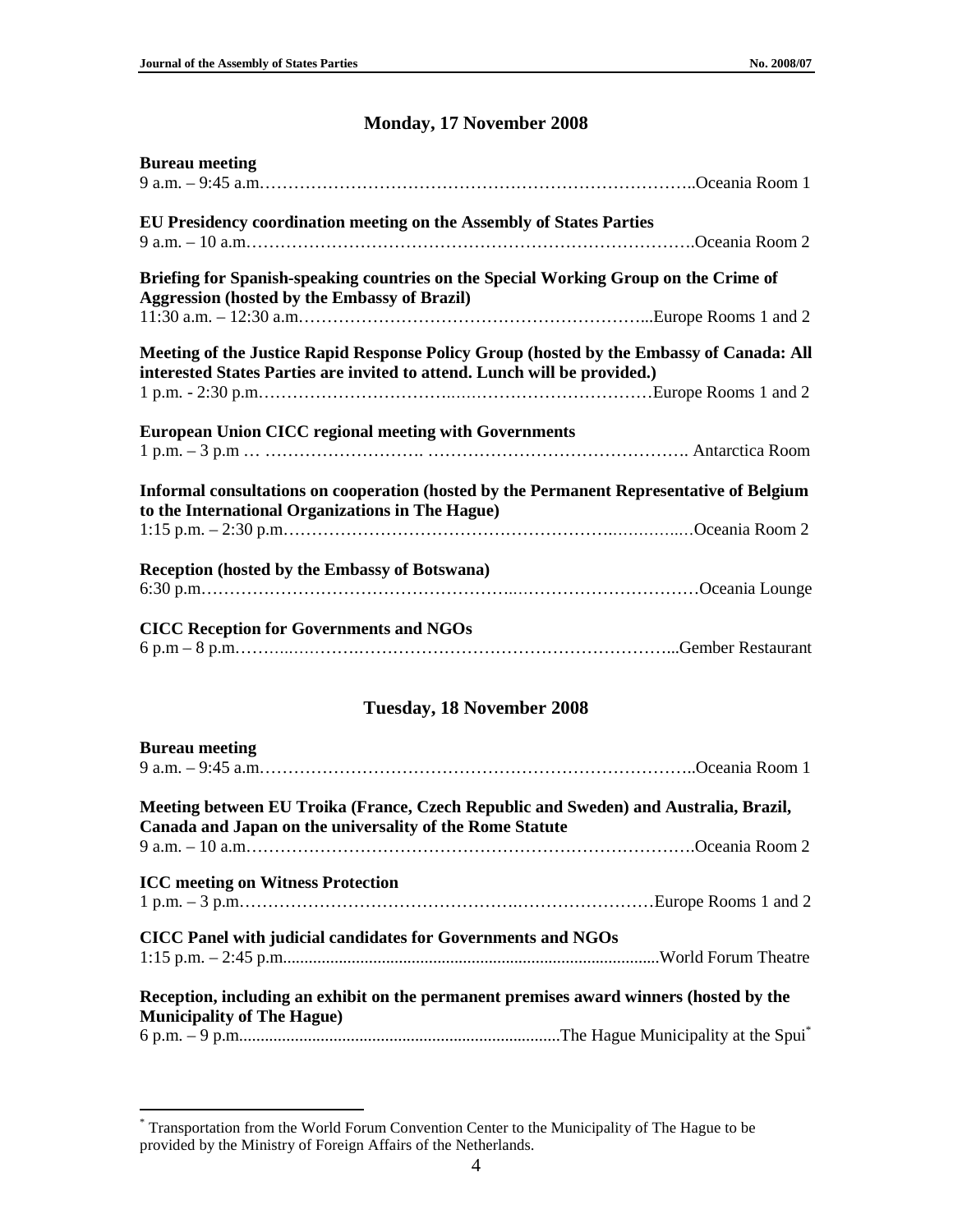# **Wednesday, 19 November 2008**

| <b>Bureau meeting</b>                                                                                                                                           |  |
|-----------------------------------------------------------------------------------------------------------------------------------------------------------------|--|
|                                                                                                                                                                 |  |
| EU Presidency coordination meeting on the Assembly of States Parties                                                                                            |  |
|                                                                                                                                                                 |  |
| <b>Informal consultations on permanent premises</b>                                                                                                             |  |
|                                                                                                                                                                 |  |
| Meeting on Legal Tools (hosted by the Netherlands and The Hague Institute for the<br><b>Internationalisation of Law)</b>                                        |  |
|                                                                                                                                                                 |  |
| CICC meeting for Governments and NGOs on article 16: Legal and Political Implications                                                                           |  |
|                                                                                                                                                                 |  |
| Launch of "The African Guide to International Criminal Justice" and reception (hosted by<br>the Embassy of South Africa and The Institute for Security Studies) |  |
|                                                                                                                                                                 |  |

# **Thursday, 20 November 2008**

| <b>Bureau meeting</b>                                                                                                        |  |
|------------------------------------------------------------------------------------------------------------------------------|--|
|                                                                                                                              |  |
| Launch of Human Rights Watch report in French "Courting History; the Landmark ICC                                            |  |
| <b>First Years</b> "                                                                                                         |  |
|                                                                                                                              |  |
| <b>Outreach activities of the International Criminal Court</b>                                                               |  |
|                                                                                                                              |  |
| CICC Panel on the situation countries for Governments and NGOs                                                               |  |
|                                                                                                                              |  |
| Briefing on the Trust Fund for Victims (hosted by the Embassies of Canada and Jordan on<br>behalf of the Friends of the ICC) |  |
|                                                                                                                              |  |
| Reception (hosted by the Permanent Representative of Belgium to the International                                            |  |
| <b>Organizations in The Hague)</b>                                                                                           |  |
|                                                                                                                              |  |